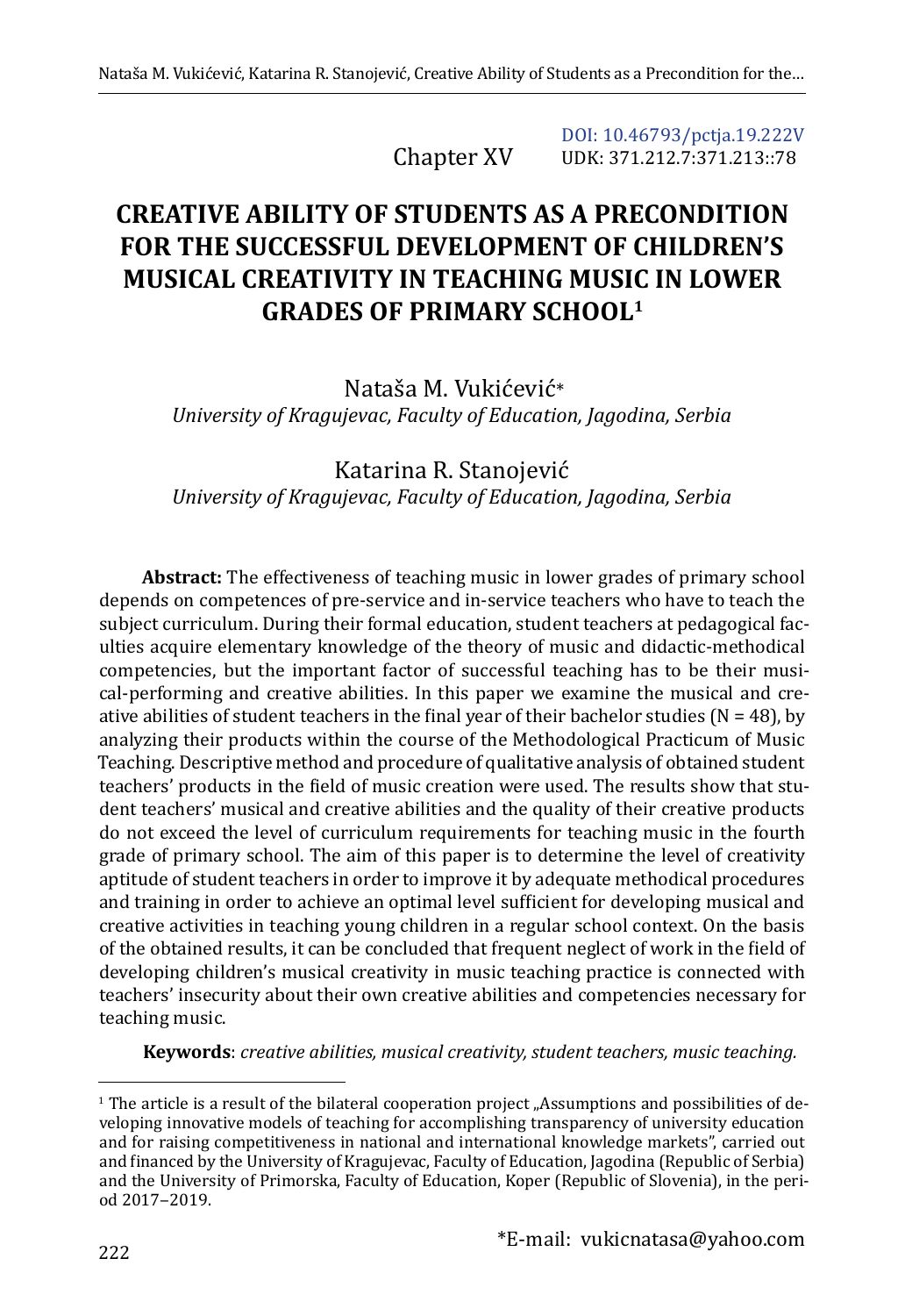## **Introduction**

Starting from the current state of affairs in the educational practice in which the teaching of musical culture is marginalized, in this paper we wanted to shed light on the factors which brought about this situation. An especially neglected area of work in the primary school is musical creativity. Bearing in mind the fact that children of this age have a natural need for free creative expression, and that the contents of the Curriculum entail the realization of different forms of creativity, the main responsibility lies in the hands of the teacher who plans and organizes lessons. In order for the above mentioned area of work to reach its potential in the modern teaching/learning process, we looked into the possibility of developing competencies of students/future teachers for the realization of children`s musical creativity. The focus of work in this area lies in encouraging, monitoring and evaluating children`s creative activities. In that sense, it is necessary for the teacher to possess, apart from musical abilities, a certain level of creative ability. The aim of this paper is to determine the level of creative predispositions of students so that we could, by using adequate methodological procedures and training, improve them to the optimum level sufficient for the realization of the musical-creative activities when working with children at lower elementary grades.

### *The students' competences for the realization of music*

In the modern understanding of the educational process, the interest of teachers and researchers is especially aimed at the *outcomes* of learning, as the "final development qualities which should be encouraged in education" (Pekeč 2011) and *competences of the teacher*, which "should provide professional standards according to which teaching is considered successful" (*Standards of competences for teaching professionals and their professional development* 2011). What can be concluded from the previously said is that in the function of ensuring the quality of the education, in order to have a greater and more productive engagement of the learners in the learning process, it is necessary to establish the standard competencies of teachers for their teaching.

It is a known fact that the notion of competence is used in all areas of human dealing pointing to somebody's acknowledged expertise, being welltrained for a job, having the qualification for a certain task (Požar 2016), but in the context of pedagogic-educational work it is defined as the inner capacity of the teacher, "an integrated set of personal characteristics, knowledge, skills and attitudes that are needed for effective performance in various teaching contexts" (Tigelaar et al. 2004).

Knowledge as the key teacher competence is most frequently defined within four areas: subject matter knowledge, pedagogical-psychological knowledge,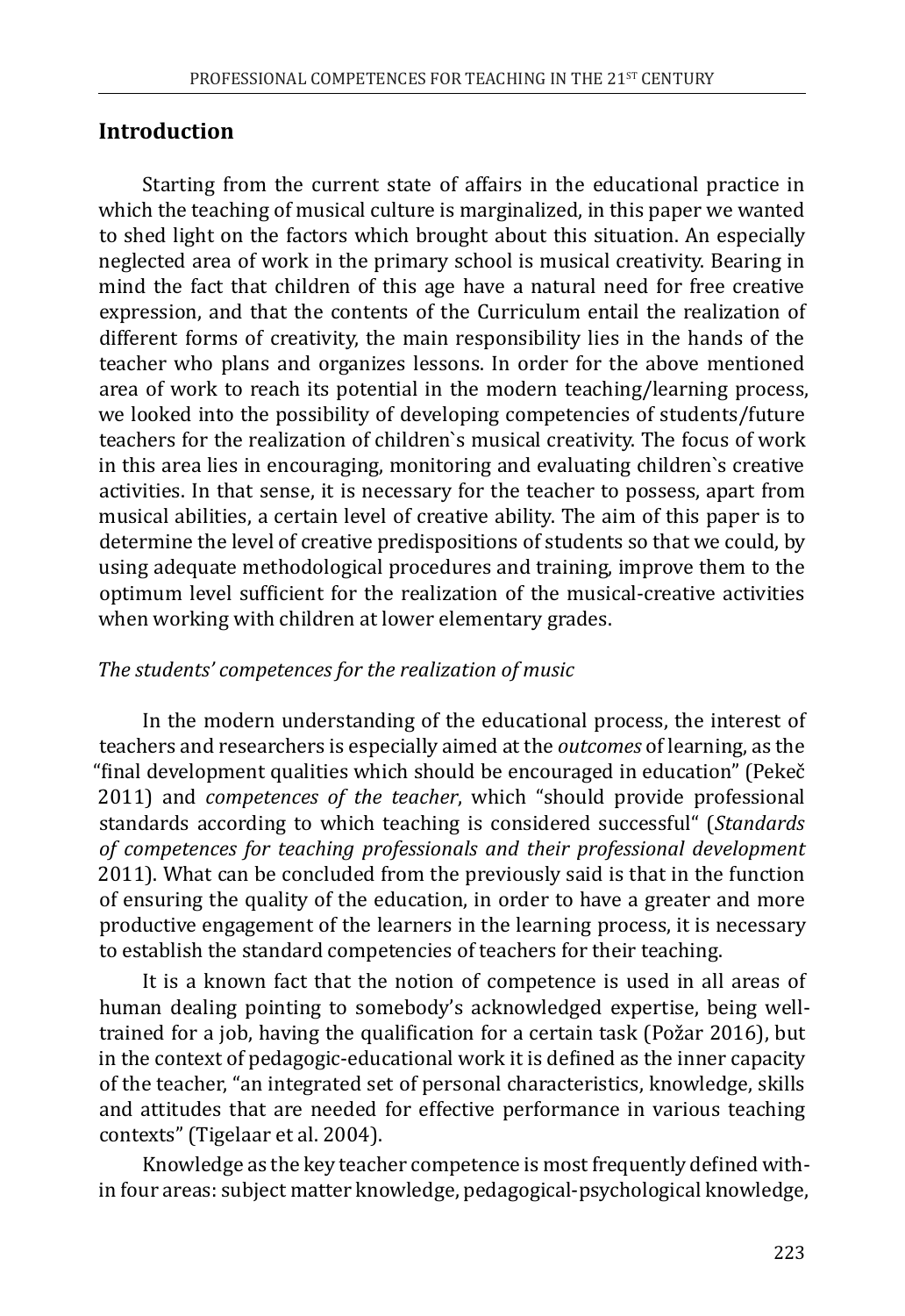knowledge about the school and learner`s social context, and didactic-methodological knowledge (Grossman 1990, according to Avramović, Stanković, Vukačić 2009: 127). In the pedagogical literature there exists a number of models<sup>2</sup> which came about in an attempt to describe and determine the corpus and the categorization of teachers' knowledge. In relation to different sources of knowledge, we can talk about personal knowledge, knowledge acquired during initial [undergraduate] education and continuous improvement within the curriculum, and knowledge gained in practice.

In the domestic pedagogical literature teachers' competencies were described and analyzed in a great number of theoretical and empirical works (Gojkov, Stojanović 2015; Despotović 2010; Sučev 2008; Kundačina, Marinković 2012; Korać 2014; Stojanović, Mišić 2018; Pavkov, Živčić 2013). The consideration, discussion and establishment of teachers' competences for teaching in the music education can be reduced to a few expert papers (Sudzilovski 2015; Škiljević 2012; Svalina 2015; Vidulin, Cingula 2016; Šulentić Begić 2012; Nikolić 2018).

In the literature written in English there has been a greater interest in researching the professional competencies of teachers for the realization of music education in primary schools. The greatest number of works (Mills 1989, 1996; Wiggins, Wiggins 2008; Seddon, Biasutti 2008; Hennessy 2000; Holden, Button 2006; Ruddock, Leong 2005; Jeanneret 1997) have pointed out that future primary school teachers, as well as teachers with different work experiences of teaching, consider music education to be the most complex and the most demanding area of educational work. Considering music competencies to be a stable and unchangeable category that cannot be improved, teachers lose self-confidence for the realization of music activities (Hennessy 2000; Holden, Button 2006). They state that the undeveloped perceptive musical capabilities (observation and reproduction of the rhythm and melody), musical-performing capabilities (playing a harmonic musical instrument and knowing the technique of playing children's musical instruments), but also insufficient knowledge of the theory of music are all important reasons why music education in primary school should be done by a specialist music teacher, and not the primary school teacher (Mills 1989; Holden, Button 2006). In the conclusions of the research of musical competencies of future teachers, Mills (1996) has pointed out that future teachers had more developed musical competencies than the majority of learners at primary school. The research carried out in Croatia (Nikolić 2018) showed that the quality of the teaching process in music education, as well as the attitudes of primary school teachers about the importance of the realization of the music education, can be positively changed during initial [undergraduate] teachers` education.

<sup>2</sup> Elbaz 1983; Shulman 1986, 1987; Wilson, Shulman, Richert 1987; Freire 1985, 1996; Tardif 2002; Gauthier 1998, Pepper 2008, according to Fernandez 2014: 80.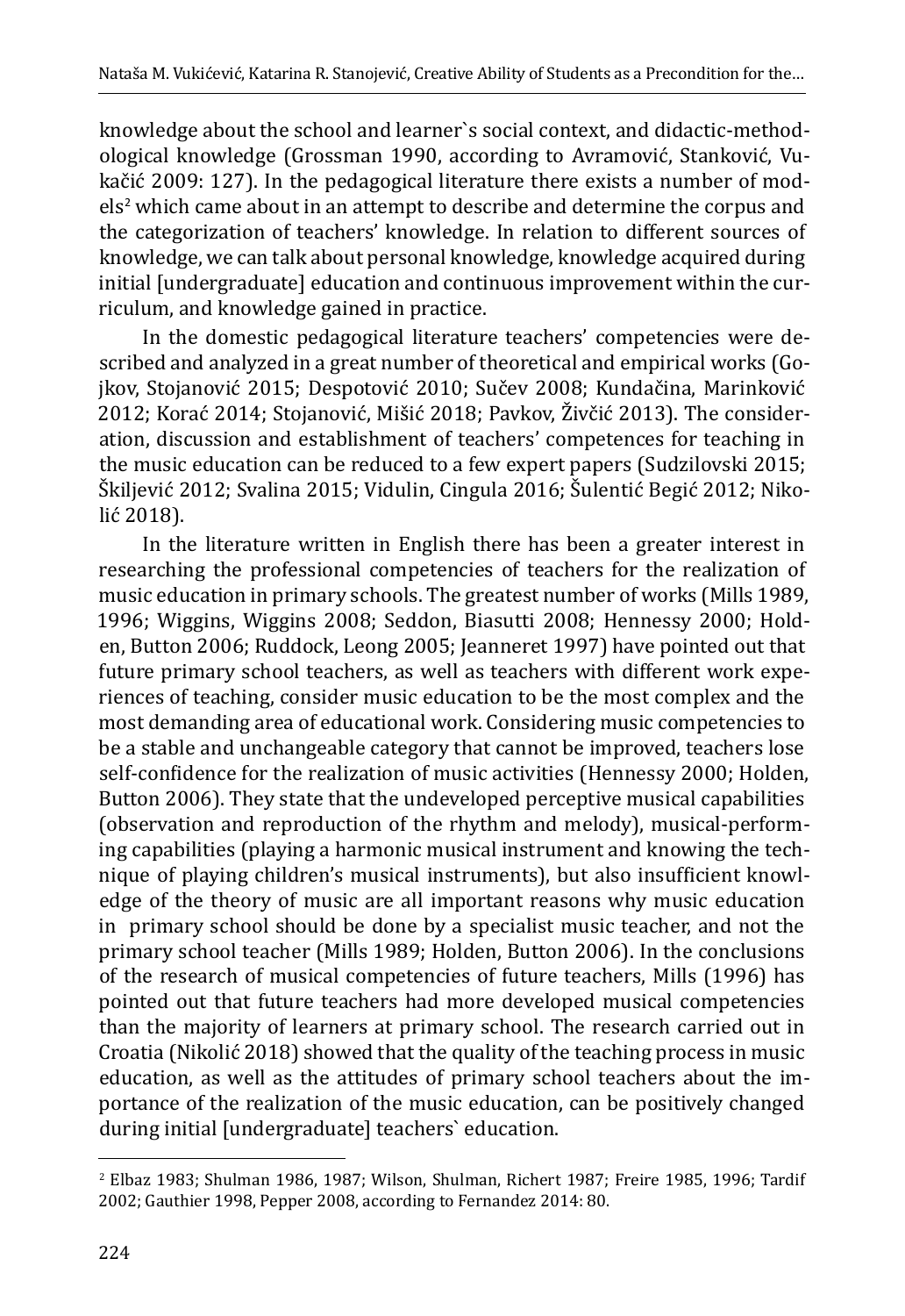### *Creative abilities as an important segment of primary school teachers' competencies*

The initial [undergraduate] education of teachers in our surroundings is in the didactic-pedagogical sense more content-rich and "more concretely directed towards the preparation for teaching practice" when compared to specialist teachers that realize teaching in higher grades of elementary school (Avramović, Stanković, Vujačić 2009: 138).

On the other hand, primary school teachers lack a set of specific skills, abilities, and knowledge which are necessary for the methodological modeling of the specific contents and delicate areas of work, as is children's musical creativity. In order to encourage creative expression of the learners in primary school, it is necessary to create a creative atmosphere in the class, to motivate learners, and to develop strategies by which the creative potential of children can be further developed (Kvaščev 1981: 455, according to Gajić 2004: 88). The set tasks can be realized only by a creative teacher, who apart from musical and pedagogical competencies, has sufficiently developed creative abilities. In relevant studies about the characteristics of the creative individual (Polland 1994; Segal 2001; Torrance 1965), fluency, flexibility, originality, and elaboration are distinguished as important characteristics of creative thinking (Chronopoulou, Riga 2012: 196). Torrance founded his system of developing the creative abilities of learners on the stated theoretical postulates (Torrance 1965), out of which certain components in the adapted variation can be applied in children's musical education. This included forms of musical creativity which are achieved with regard to the initial idea and initiative of a teacher: the construction of musical thought based on the offered motifs, designing musical units based on the given text, or the combination of musical ideas of teachers and learners. The efficient educational strategy is the use of association connections between different artistic areas. The common characteristics of musical and visual work enable the students a spontaneous representation of music experience by visual elements without necessary guidelines and explanations. The analogy between the spoken and music syntax makes it easier for learners to understand the logic of the melody progression based on which they will complete the incomplete melody-rhythmic unit or realize the "music dialogue" in the form of questions and answers. The integration of the contents of different artistic areas and the structural connectedness can be accomplished only if the teacher has a high level of knowledge in a single artistic area: music, visual arts and literature. Apart from the stated preconditions, the creative abilities of learners can be recognized and developed only by the primary school teacher who himself/herself has such potential and abilities. During the formal education of future teachers, not enough attention is devoted to this segment of students' competencies, which results in their insecurity, lack of motivation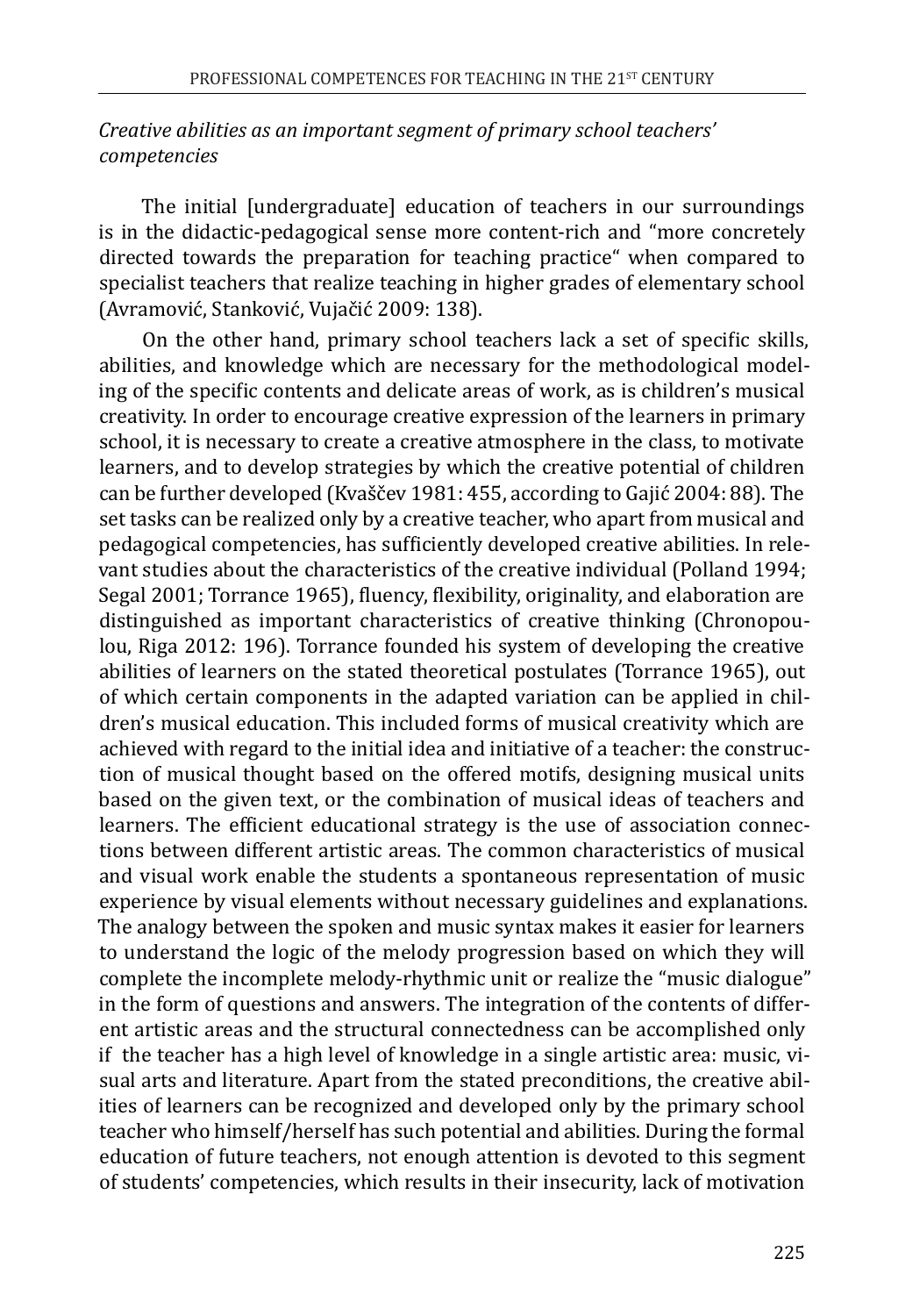and, as an ultimate result, the neglect of children`s music creativity in their future pedagogical-educational work. In the latest research of the university education "learning is treated as the product of interactive play of a number of factors" and the learning outcomes greatly depend on capability, work and motivation (Mirkov 2009: 256). The research dealing with the creativity problem so far, oriented towards education in elementary and high school, but also all the theoretical postulates, the empirical data and the pedagogical implications can be applied to education at the university level.

According to Carl Rogers, important factors for the development of creativity are motivation, openness for new experiences, the ability to play spontaneously with elements and ideas, and the encouragement of free creative expressions (Gajić 2004: 88). Similar learning models can be applied to encourage inventiveness and creativity, out of which we have already mentioned analogy as a procedure of creative learning in the context of creativity. Analogy as a procedure of creative solutions to the problem was defined by Gordon, stating that during the creative process it is most important to enable learners to independently, in a creative way, connect the elements which are at first sight irrelevant (Gajić 2004: 89).

Although it is impossible and unacceptable to give grades for children's musical creativity (Burnard, White 2008; Sefton-Green 2000), teachers are expected to encourage, nourish, and develop the creativity of learners. In that context, the recognition and evaluation of creativity and creative work of learners can be perceived as important information for the manner of planning and organization of practical work in this area (Kokotsaki, Newton 2015:1). The thinking of primary school teachers about the creative activities and efforts by learners is that they are not a mechanical process, but rather aims at producing a certain measure or the innovative approach by which they would encourage or "open" the learners for the new experiences and opportunities (Kokotsaki, Newton 2015: 2). The same measures can be undertaken also in the initial [undergraduate] education of future teachers in the music-creative area.

Musical education of good quality, as opposed to other subjects in primary school, apart from the fact that there exist basic categories of teachers' knowledge, entails the creative integration of all types of knowledge and music-pedagogical abilities. Unfortunately, a widely spread opinion is that the teacher should know only the specific contents and that s/he does not need any other skills (Fernandez 2014:79).

"In the context of teacher education a central issue is the definition of what are the skills that a teacher needs to know to teach" (Fernandez 2014: 80). Despite the belief of many that the primary school teacher should above all be knowledgeable about subject matter, teaching practice shows that this is not the only characteristic of a good teacher (Fernandez 2014: 79). S/he is expected to have the most dominant and active role in encouraging the creativity of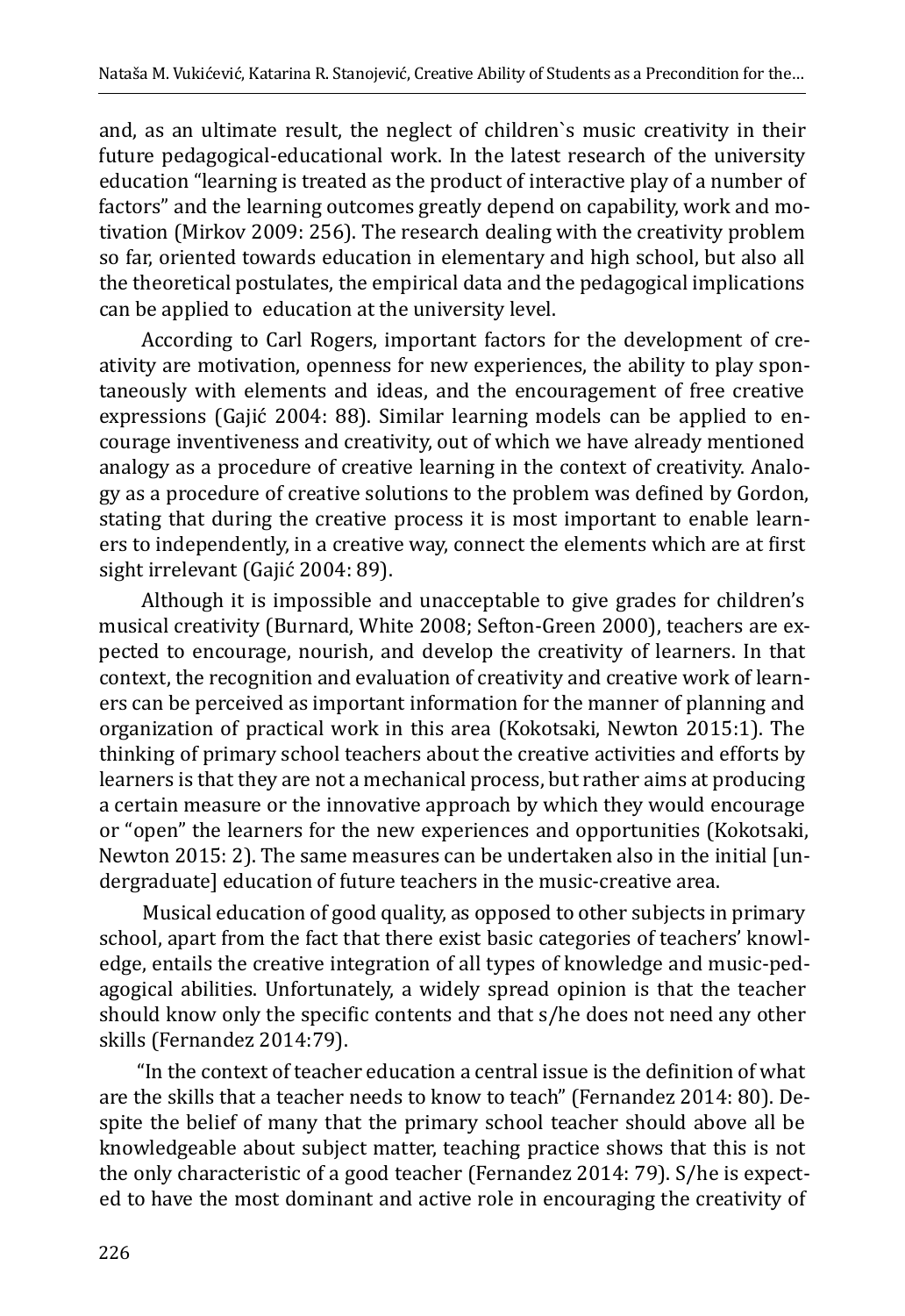learners in school. The encouragement of creativity overcomes the concepts of learners`creativity in education "which supports the creative growth" or creates "creative atmosphere in the class" (Maksić, Pavlović 2009: 283).

Creativity is a pedagogical aim and the educational strategy which sets "high demands and expectations regarding the expressing and development of learners' and teachers' creativity" (Maksić, Pavlović, Pavlović 2009: 281). In that sense, the development of the innovative and creative abilities of students, future teachers, exceeds the framework of music education and represents the pre-condition of teachers' competencies in the overall pedagogical-educational work. Acquiring and development of special skills and knowledge, as are creative pabilities, can benefit students in concrete activities in their future teacher work (Mirkov 2009). Teachers' competencies for the  $21<sup>st</sup>$  century entail the "knowledge base" necessary for practical work, but also a number of skills which are further developed during the educational activities (Fernandez 2014).

## **The methodological framework of the research**

Based on theoretical grounds and the research so far in the area of creativity and inventiveness, we decided on a qualitative methodology which, apart from the evaluation of the creativity products, also includes observation of the creativity process itself and observations about student activities during classes*.* The problem of the research are the creative abilities of students as a precondition of the successful realization of the children's musical creativity in primary school.

The aim of this paper is to establish the level of the creative predispositions of students based on their musical-creative works. The investigation into the music-creative abilities of students of the final year  $(N = 48)$  was carried out during regular classes of the subject The Methodological Practicum of Music Teaching. The respondents had basic theoretical knowledge about children`s musical creativity, the factors which have an impact on creative activities and products and about the curricular demands for the primary school. From numerous forms of creative expression, simple and often present form of musical fill-in tasks was chosen – "music questions and answers". Although it is not a form of completely free creative expression, it is important as a good basis for getting acquainted with the basic principles of music syntax and music form, and for further creative advancement and development. Based on the designed musical answers we can identify: a feeling for the formal completion of the musical thought, a sense of closure, harmony feeling, a feeling for the melody movement, inventiveness in the sense of unusual solutions, music experience, pre-knowledge, and the level of creative predisposition.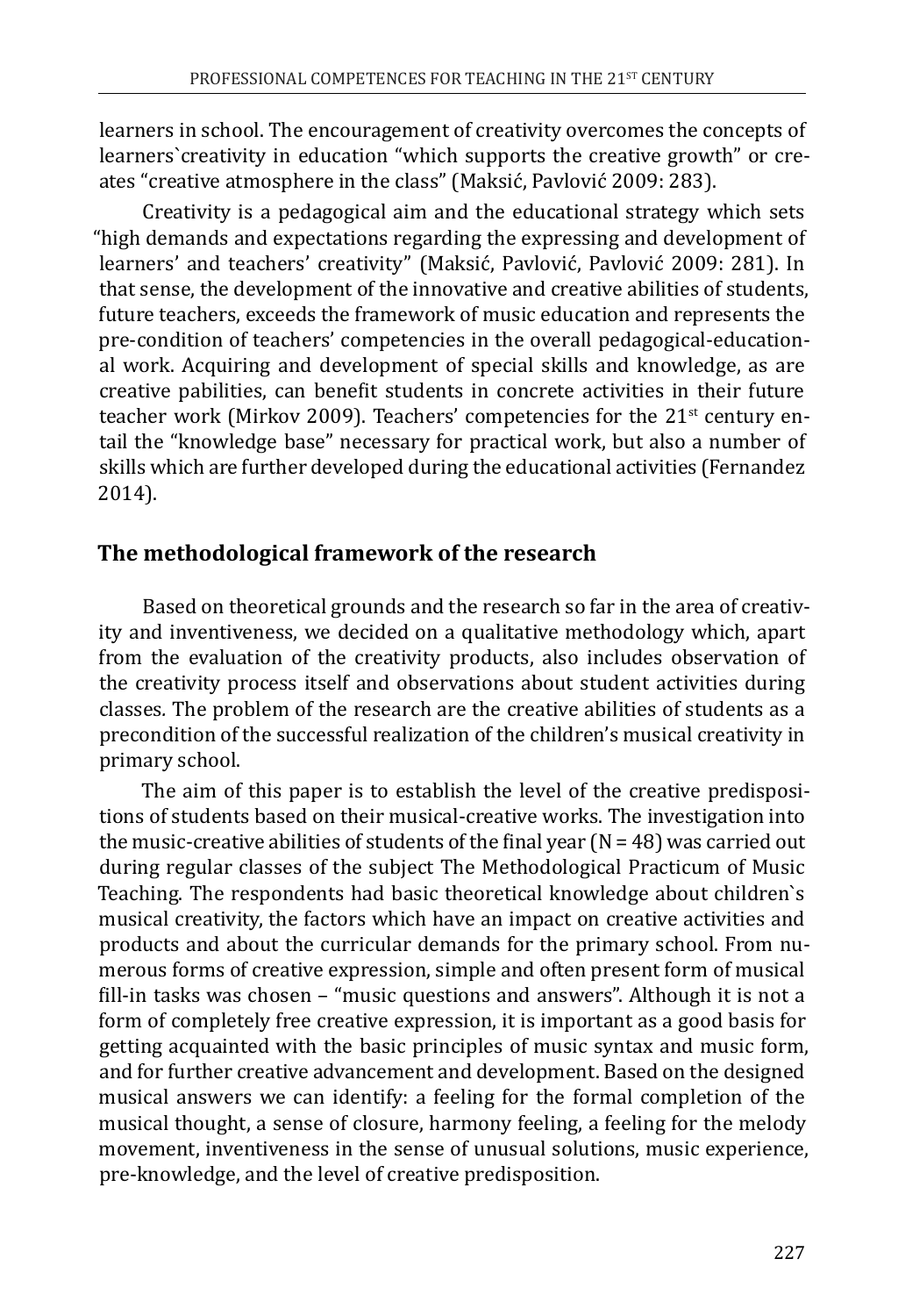In order to have the characteristics of a "question", the initial motive, which is given to students, ended in the dominant function (examples number one and three). The second example ended with the fifth degree, but within the tonic function. Students had a task to complete the three melody examples: the first in the form of 2-bar musical motif in 2/4 time signature, second as 2-bar musical motif in 4/4 time signature and third example as a music sentence made of 4 bars. Before designing and writing down the adequate music phrase, they listened to unknown examples of the complete music thought which came about by connecting the motives in the harmonically reciprocal relationship questions and answers.

## **Discussion**

In order to create the complete picture about the creative abilities of students, we also used data about their personal experience of the competencies for the realization of the children`s music creativity. They expressed insecurity, lack of self-confidence and stage fright in front of a group of students while they reproduced designed music motives. This was due partly because of the inadequate demands of the curriculum by which there must be choice of creative forms for each grade in particular, without clearly defined didactic-methodological instructions for their application. The acquired methodological knowledge during studies enable them to plan and realize the contents, but cannot compensate for the lack of personal creative experiences and capabilities in the area of creativity.

After writing down and completing music units, they had the task of singing their "answers" by using solmization syllables. Most of the respondents could not sing their example, whereas other students` melodies, when sung, did not match the example which were written down. Based on that, we can conclude that the completed melodies are not the expression of their melodic feeling and reflection of their creative ideas; rather they represent the application of knowledge from the theory of music. Creating and writing down the melody at the same time is a double task, which hinders the process of free creative expression (Požgaj 1988; Radičeva 1997; Svalina 2013) and the precedence should be given to the oral reproduction.

The works are grouped according to the following parameters:

- 1. The ending of the melody with the first degree and the authentic cadence
- 2. The answer ends in tonic, but does not follow the logic of leading a melody and does not cadence in harmony with the "school" (music) practice (Zatkalik, Stambolić 2005)
- 3. Musical phrases which end with a half-cadence (including the ending on  $2<sup>nd</sup>$  degree), but the music unit is in accordance with harmonic rules and rules of melodic architectonic (Radičeva 1997)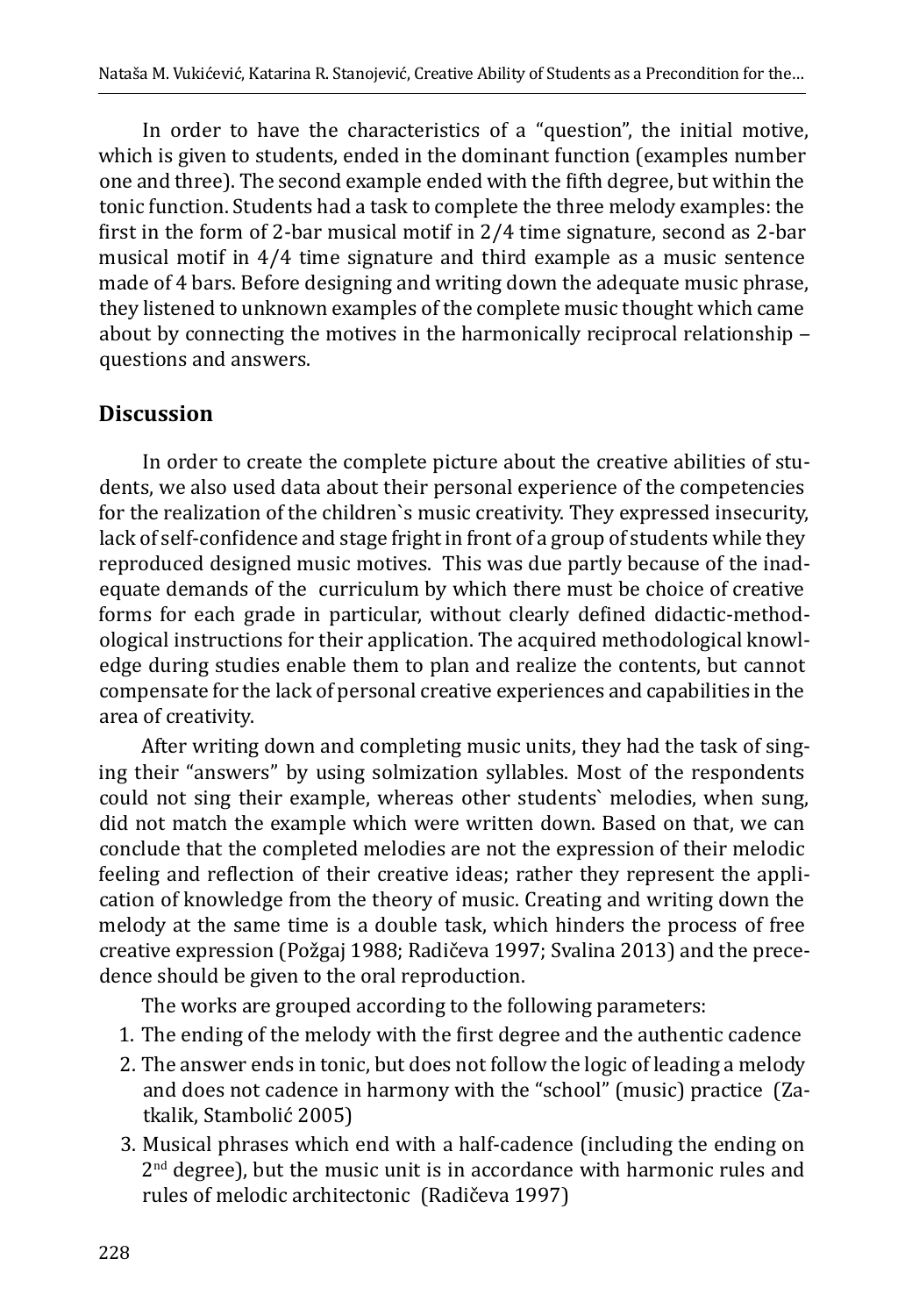- 4. Musical answers in which the completeness of the music thought is achieved by plagal cadence (which often appears as an expansion after the authentic cadence)
- 5. Works in which motifs of the treated songs are recognized
- 6. Works which contain rare ideas in comparison with the other members of the sample (Guilford). This particular characteristic was not defined by us as originality, but inventiveness, because they came about due to theoretical knowledge.

Familiar motifs were taken from the songs *The Lilac Tree Has Blossomed*  (*Razgranala grana jorgovana*), *A Birthday Song* (*Rodjendanska pesma*) and *A Stroll* (*Šetnja*), but with changed rhythm and meter. The melody is the basic means of expression on which they recognized and memorized the composition.

The first example, due to its simplicity, did not offer the possibility for a greater reach, and exactly with this example the answers of the students were identical or very similar. The continuation of the melody started most of by repeating the last tone in the given melody (tone *fa*), and the same in the range of melody  $(c_1 - t_1)$ . A few examples of inversion are also not a sign of exquisite ability, but a logical ending of the musical thought of a gradual ascending melody matches the melody descending gradually.

The melody line of all three music answers is based on the contrast principle. By alternating the ascending and descending, gradual and leaping movement, students achieved in their music answers the wavy movement of the melody with the distinct continuity of the tone line. The choice of the interval contributes to the impression of the simplicity of the melodic component. The most frequently used interval movements are the second and thirds, with rare examples of the application of intervals bigger than fifth (sixth). The melody of the music answer range from the octave ambitus  $(c1-c2)$  which is suitable for the learners of the fourth grade and for the characteristics of the melody of the children`s music expression. The simplicity of the melodic component in the music examples can be found in the pronouncedly diatonic movement of the melody. By looking into the melodic flow it was determined that students, in most cases, do not know the principles for the logical leading of the melody line. The exception is the design of the melody in the first music answer, where in a 2-bar example the students showed that they understood the principles of leading the line in the cadence process. The applied ending melody formulae were typical endings for the songs learned in music lessons in primary school. In the other two examples of music answers, a greater variety of ending the melodic flow was recognized, which can be considered to bean inventive procedure by the students.

In music answers by the students, short rhythmic values and simple combinations of eighth notes and quarter notes were used. The motor character of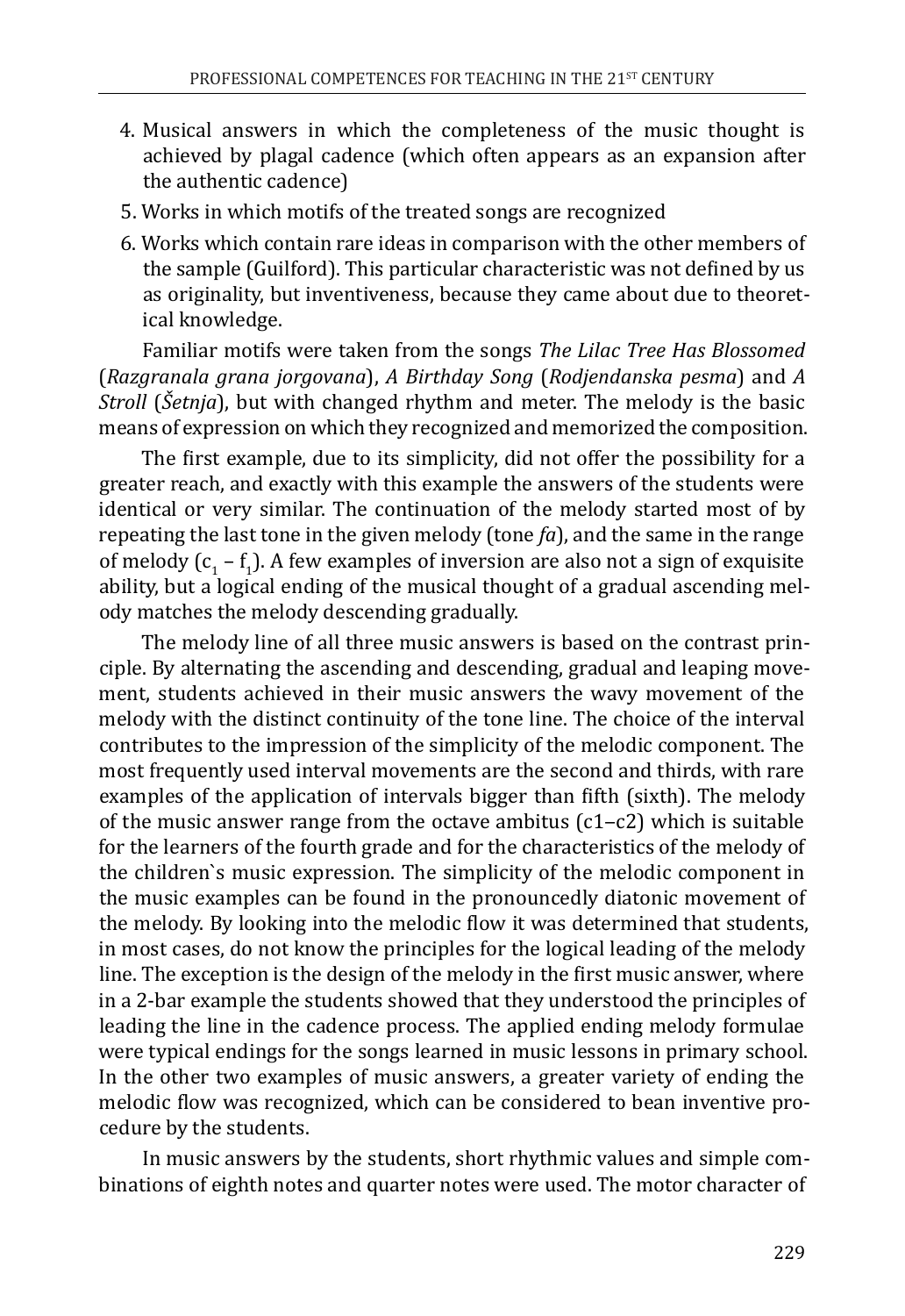the rhythmic outline, which was achieved in the music examples by the combining of shorter notes, point to the fact that students understand the significance and effect of the rhythmic-kinetic dynamics in the music flow (Despić 1993:12). The more complex rhythmic phenomena, (syncopated rhythm and dotted rhythm, triplet, and the four-part division of the beat) are not present, although the students have enough music knowledge for their application. By that the simple character of the thematic material of the music, the work of students is additionally stressed.

All the examples had the same scale and tonal foundation, C major scale. In the application of the melodic movement the gravitation towards one tone is present. That tone, in the majority of cases, is the first degree of C major, but besides melodic closure with the root tone of tonic, the students finished the music phrase with the third and the fifth of the tonic chord. The ending of the melody by the second degree is also present which is interpreted as the ending of the music phrase within the dominant function. Although the ending by the second degree is considered to be unstable, it is a frequent music practice of cadence in children`s folk songs, so it is supposed that the knowledge of the mentioned music literature influenced the music-creative expression of the students. In the three particular cased (all three concerning the first task) the music answers of students were finished with the subdominant function, i.e. by the root tone and by the third of the subdominant chord. In this way the students weakened the cadence effect at the end of the phrase and left the music example "open" for further music development. Apart from the choice of the final tone (melodically), the cadence with the ending effect are in the music answers of students weakened also in the metrics/rhythmic (the final tone as eighth on the position of the unaccented beat).

The students reached the ending tone in three ways: by the gradual descending movement, which is the most frequent case, an interval leap (fourth, fifth, sixth) or resolving by a skip. The signal of the ending of the music phrase is recognized by the appearance of the cadence. In every example of the music answer there is an expressed sense for the cadence process, with better and worse music solutions. The table shows the relationship of the type of cadences which were applied in the music examples. The advantage by far was held by the authentic cadences with the usual position of the harmonic functions D-T, the ending in the form of the half cadence music answer exists also (Т-D, and less frequently also Т-S). As in the other music literature in general, the plagal cadence, with the position of harmonic functions of S-Т, was rarely applied in the creative student's work. We suppose that such an ending of the music thought is the spontaneous intention of the students for the ending of the music thought to be represented by the tonic function, but without theoretical or sound understanding of the character and persuasiveness of the harmonic progression which is realized in the process of cadence. In a smaller number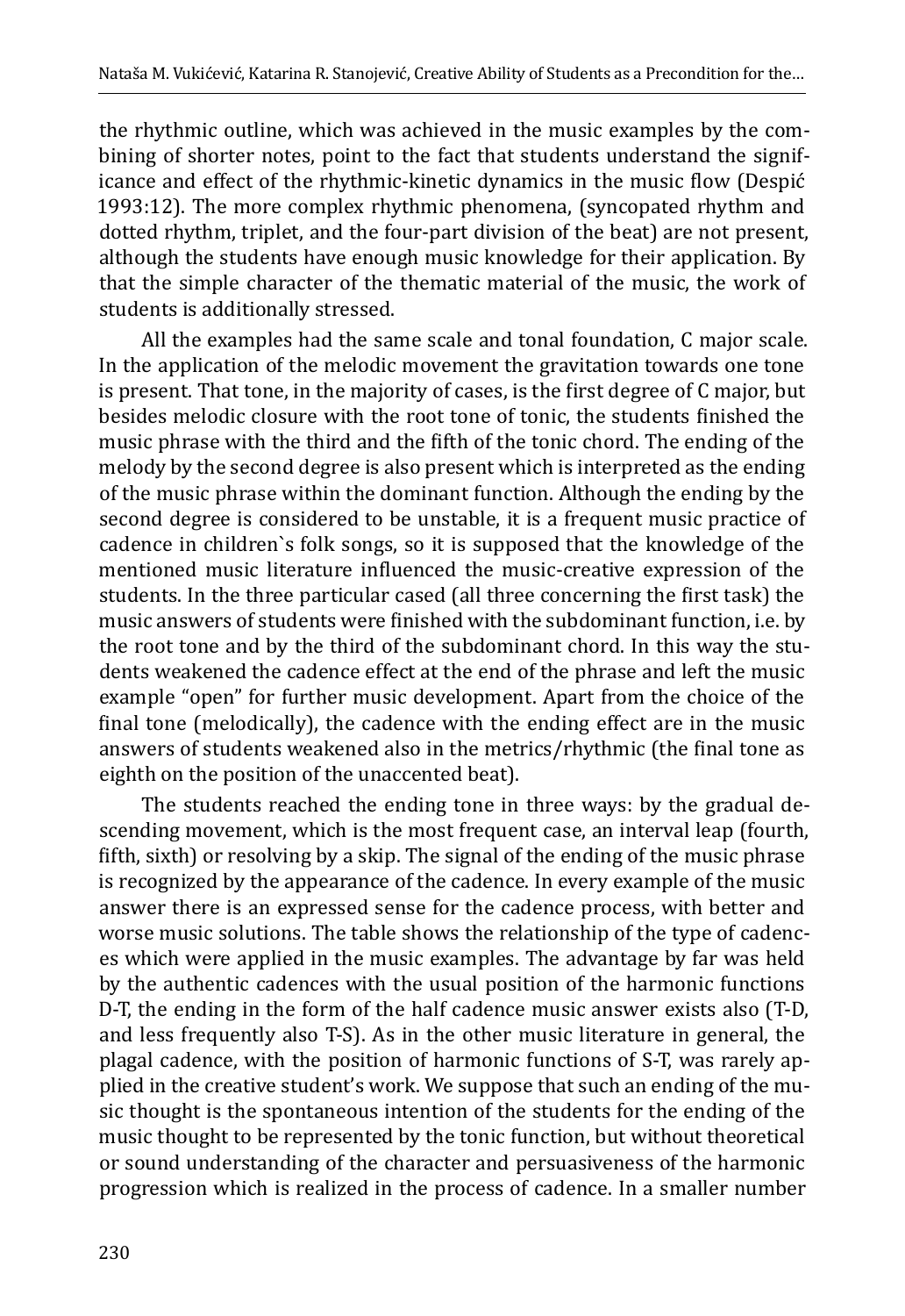of students` answers, the ending of music answer with tonics was present (the third or the fifth). The melody which leads to the last tone does not follow the logic of building the melody and is not cadenced with established practice (Zatkalik, Stambolić 2005), so such examples can be identified as minor typical cadence progression. Although latent, it is possible to recognize the alternation of harmonic functions in the melody. The examples based on only one harmonic function (tonic – with the presence of non-chord tones) are rare, as are those where all the three major functions are recognized (tonic, subdominant and dominant). In connection with that, the most frequently present was the presence of alternating the tonic and a dominant harmonic function within one tonality.

Concerning the motivic content, it was possible to identify in the works motifs of well-known songs (The *birthday song*, *The Lilac tree has blossomed*, *The Stroll*), where the rhythm and the metric foundation had been changed. In the notational appendix which follows it is possible to recognize the motivic material of the children's song *The Birthday song.* 



*Example 1: The notation of the creativity work with the motive of the well-known / familiar song* 

We consider the individual cases of the melodic-rhythmic invention as exceptions, bearing in mind that these motives cannot be connected with the theme of a certain song. Varied and partly changed repetition are the most common procedures in works with a motif, but there are examples of the application of diatonic transpositions in the melody. We believe that their application does not reflect the conscious intention of students; rather they are the result of the accidental, spontaneous leading of the melodic-rhythmic flow. Much more frequent, however, is the presence of the new motivic material (without elaboration of the initial motifs of the music in question) which either contributes the impression of a fragmented structure without a stable cadence, or a musical conclusion which does not fit into the "standard model of the music sentence" (Ristić 2009: 51).

The structural rounding in the form of the music period was achieved in only two examples (both in the third task). With enough similarities between the beginnings of the music question and answer and enough difference between their cadence progressions students have shown that they possess feeling for the construction of the higher order structure.

In the following notational example it is possible to recognize the meeting of several criteria of successful work: the ending of the music answer by using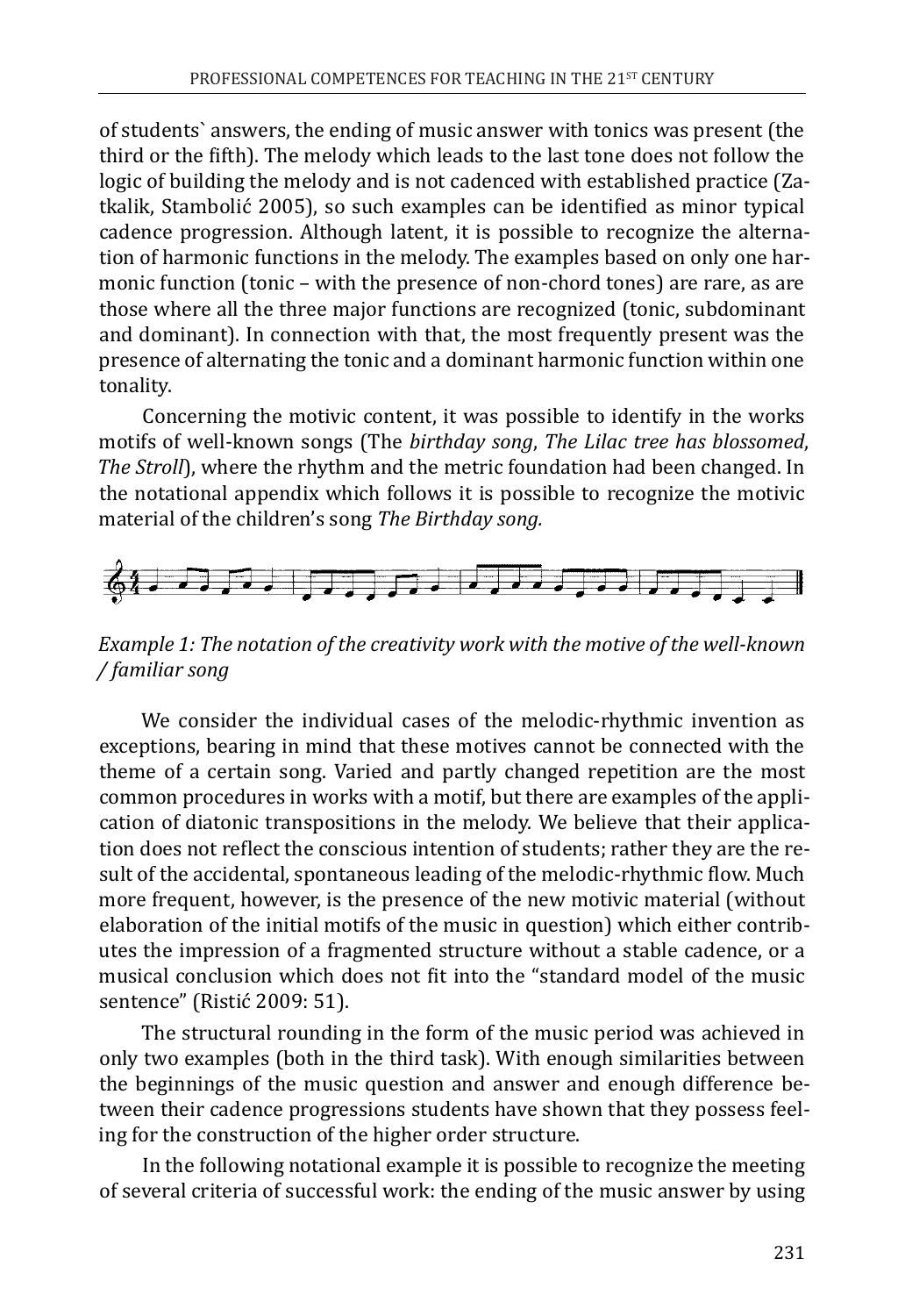the authentic cadence, leading the tone line according to the principles of melody architectonics, and in the structural sense, the success of the task can be observed in the periodic structure of music thought.



*Example 2: The music notation of the creative work in the form of the period*

Apart from the qualitative aspect, the evaluation of the creative work can be completed by the quantitative data about the number of students and the expected level of the creative achievement.

| Characteris-<br>tic of works | Authentic<br>cadence<br>$(\%) (D-T)$ | Ending on<br>the first<br>degree $(\%)$ | Half-cadence<br>(%)<br>on S<br>on D |         | Plagal<br>ending<br>(%) | Number of<br>students in<br>total $(\%)$ |
|------------------------------|--------------------------------------|-----------------------------------------|-------------------------------------|---------|-------------------------|------------------------------------------|
| The first<br>example         | 31(64,5)                             | 4(8,3)                                  | 3(6,2)                              | 5(10,4) | 5(10,4)                 | 48 (100)                                 |
| The second<br>example        | 37(77,0)                             | 4(8,3)                                  | $\overline{\phantom{a}}$            | 4(8,3)  | 3(6,2)                  | 48 (100)                                 |
| The third<br>example         | 33 (68,7)                            | 3(6,2)                                  | $\qquad \qquad \blacksquare$        | 4(8,3)  | 8(16,6)                 | 48 (100)                                 |
| Works in<br>total            | 101(70,1)                            | 11(7,6)                                 | 3(2,0)                              | 13(9,0) | 16(11,1)                | 144                                      |

*Table 1: The Characteristics of the creative works of students*

Despite the simplicity of the music expression, the analyzed works have shown that the students had a developed sense for the ending of the music phrase and that they could understand how they can independently incorporate the signals of ending in their works (Table 1). In some cases, typical ending melodic-rhythmic formulae of the majority of children`s songs can be recognized, so we will not classify them as examples of inventive solutions; rather, they are a reflection of students knowing children's music literature of the intended to area of performing music. As far as the works with the best marks are concerned, certain regularity in designing all the three works is present (the ending on the tonics, the harmonic sense and the melody lead in the correct way)*.*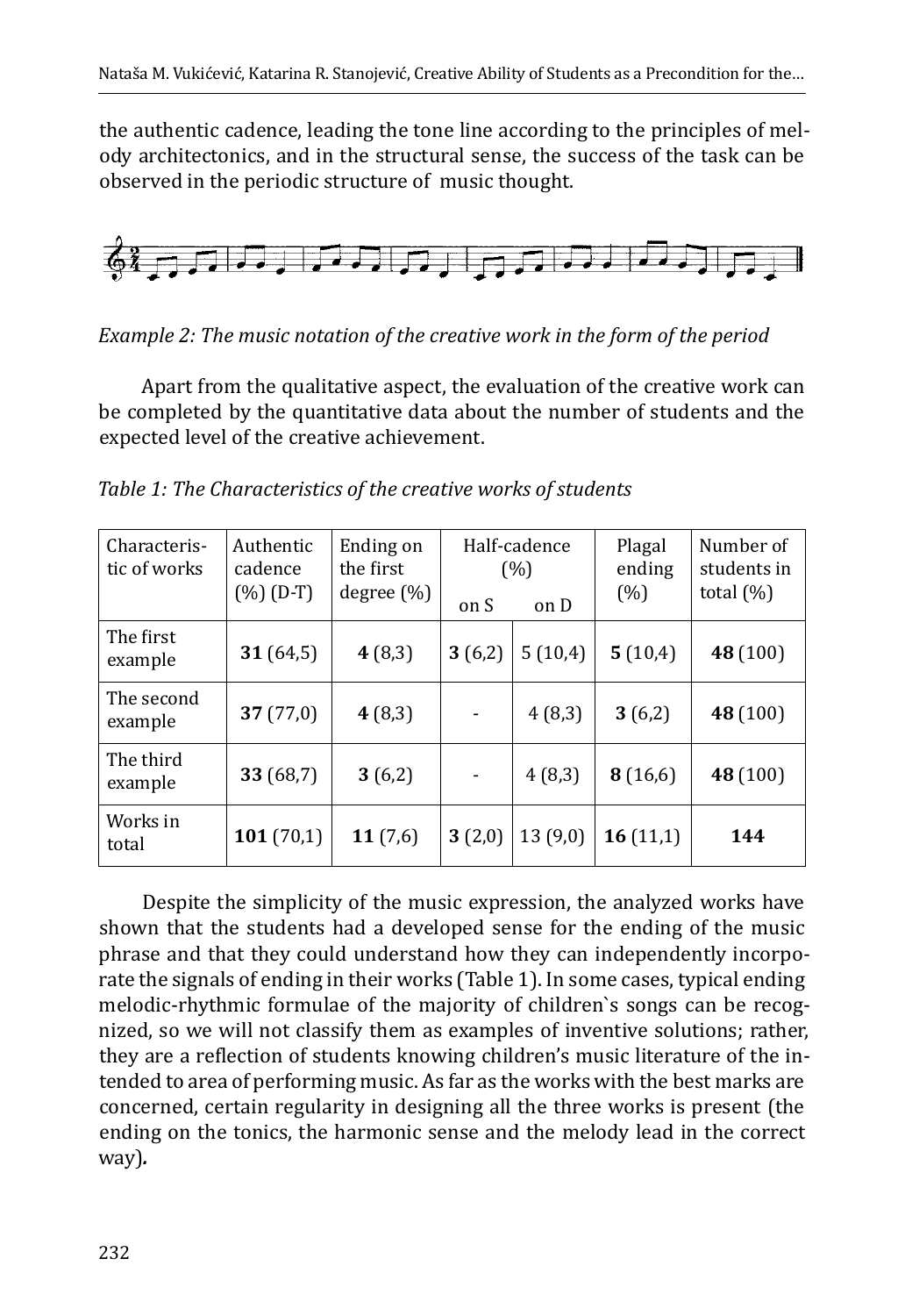#### *By way of a conclusion*

The importance of work on the development of the music-creative capabilities of learners in primary school is pointed out in the defined outcomes for the subject Music education. It is expected that learners are capable of creating music effects such as music illustrations of the surrounding sounds, of designing suitable movements with the music, of designing rhythmic units and rhythmic accompaniements for the counting chants and simple songs, of providing adequate answers to music questions by using the rhythmic instruments of the voice, of composing simple melodies for the dedicated short text. The mentioned forms of childrens' music creativity can only be succesfully achieved by a primary school teacher who, apart from didactic-methodical knowledge, possesses a certain level of musical and creative abilities necessary for the encouragement of learners' creative expression.

The research carried out on the sample of the fourth year students of the Faculty of Education, future primary school teachers, has shown that the they do not have enough confidence in their own music abilities and that the possibilities of their music expressions are limited. The simplicity of the music expression in their creative works matches the simplicity of the material and of other characteristics of children's music. Based on all that, it is possible to conclude that the music-creative abilities of students and the quality of their works do not exceed the curriculum requirements for the fourth grade of primary school. These indicators are at the same time implications for further work on creating teaching situations and methodical approaches in the area of music during the initial [undergraduate] education of teachers, which should be steered towards development of the performing and creative abilities of students.

## **References**

Avramović, Z., Stanković, D. & Vujačić, M. (2009). Kvalitet didaktičkih znanja nastavnika. U Đ. Komlenović, D. Malinić, S. Gašić-Pavišić (ur.), *Kvalitet i efikasnost nastave* (pp. 127‒140). Beograd: Institut za pedagoška istraživanja, Volgograd: Volgogradski državni pedagoški univerzitet.

Chronopoulou, E. & Riga, V. (2012). The Contribution of Music and Movement activities to Creative thinking in Pre-school Children. *Creative Education*, Vol. 3, No. 2, 196‒204. [DOI: 10.4236/ce.2012.32031](http://DOI:%2010.4236/ce.2012.32031)

Despić, D. (1997). *Harmonija sa harmonskom analizom*. Beograd: Zavod za udžbenike i nastavna sredstva.

Fernandez, C. (2014). Knowledge base for teaching and pedagogical content knowledge (PCK): Some useful models and implications for teachers' training. *Problem*  in Education in the 21<sup>st</sup> Century, Vol. 60, 79-100.

Gajić, O. (2004). *Problemska nastava književnosti u teoriji i praksi*. Novi Sad: Filozofski fakultet.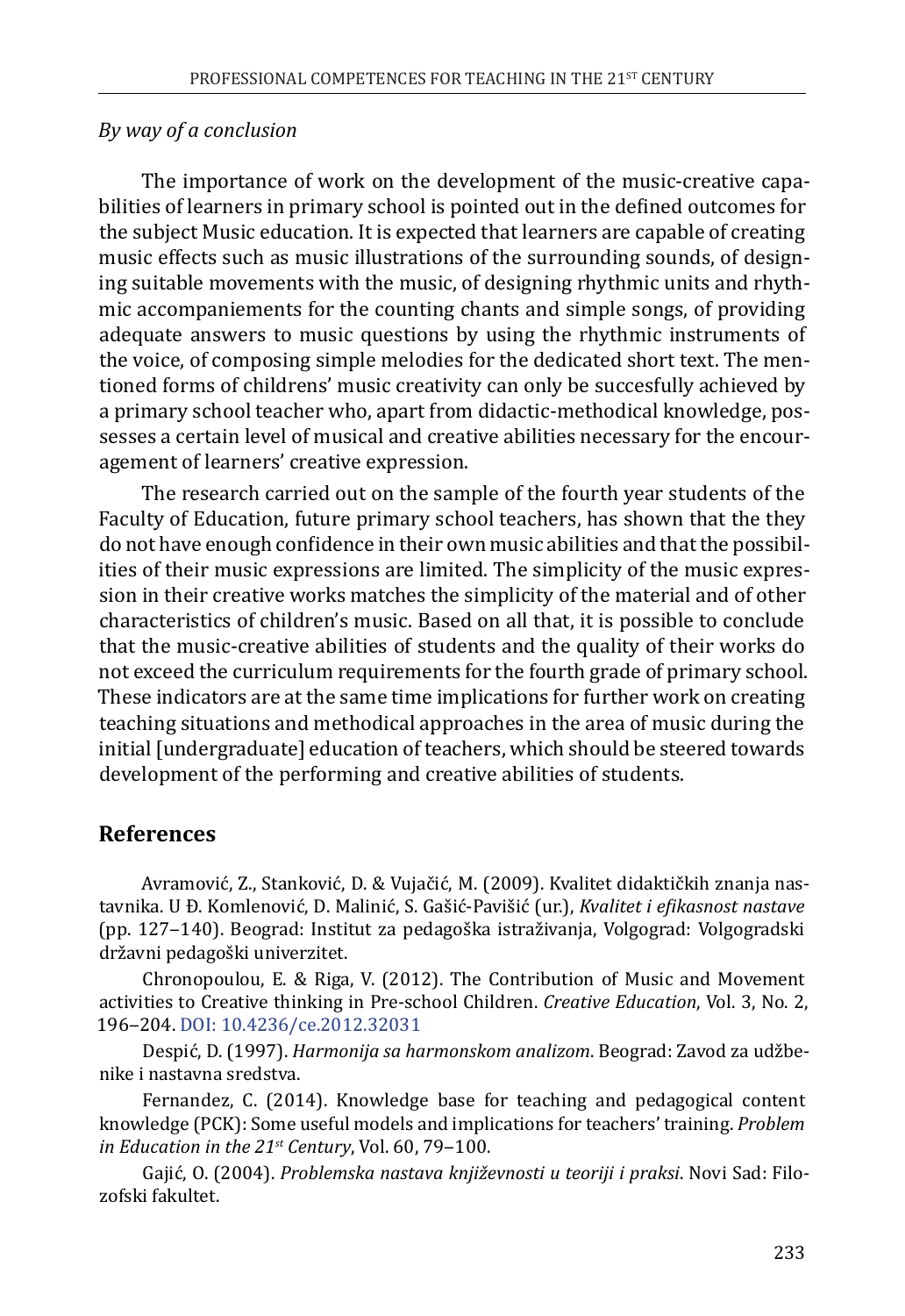Gojkov, G. & Stojanović, A. (2015). *Didaktičke kompetencije i evropski kvalifikacioni okvir*. Beograd: Srpska akademija obrazovanja.

Hennessy, S. (2000). Overcoming the red feeling: the development of confidence to teach music in primary school amongst teachers. *British Journal of Music Education*, Vol. 17, No. 2, 183‒196. <https://doi.org/10.1017/S0265051700000243>

Holden, H. & Button, S. W. (2006). The teaching music in the primary school by the non-music specialist. *The British Journal of Music Education*, Vol. 23, No. 1, 23–38. <http://dx.doi.org/10.1017/S0265051705006728>

Ilić, D. (2002). *Sredstva izražavanja u muzici*. Niš: DIP "Nota" i Viša muzička škola u Nišu.

Jeanneret, N. (1997). Model for developing preservice primary teachers' confidence to teach music. *Bulletin of the Council for Research in Music Education*, No. 133,  $37 - 44.$ 

Kokotsaki, D. & Newton, D. (2015). Recognizing creativity in the music classroom. *International Journal of Music Education*, 1‒18. DOI:10.1177/0255761415607081

Korać, I. (2014). Različiti pristupi definisanju kompetencija nastavnika. *Inovacije u nastavi*, god. 27, br. 4, 63‒71. <https://doi.org/10.5937/inovacije1404063K>

Kundačina, M. & Marinković, S. (2012). Samoprocene i procene kompetencija nastavnika razredne nastave. *Nastava i vaspitanje*, vol. 61. br. 3, 447-462.

Maksić, S. & Pavlović, J. (2009). Ekspertski model za podsticanje kreativnosti u školi. U Đ. Komlenović, D. Malinić, S. Gašić-Pavišić (ur.), *Kvalitet i efikasnost nastave* (pp. 281‒293). Beograd: Institut za pedagoška istraživanja, Volgograd: Volgogradski državni pedagoški univerzitet.

Мirkov, S. (2009). Da li su strategije učenja studenata u skladu sa ciljevima: korelaciona analiza. U Đ. Komlenović, D. Malinić, S. Gašić-Pavišić (ur.), *Kvalitet i efikasnost nastave* (pp. 256‒268). Beograd: Institut za pedagoška istraživanja, Volgograd: Volgogradski državni pedagoški univerzitet.

Mills, J. (1989). The generalist primary teacher of music. *The British Journal of Music Education*, Vol. 6, No. 2, 125‒138. <https://doi.org/10.1017/S0265051700007002>

Mills, J. (1996). Primary student teachers as musicians. *Bulletin of the Council for Research in Music Education*, No. 127, 122‒126.

Nikolić, L. (2017). Stavovi o glazbenom obrazovanju kao čimbenik glazbenog obrazovanja budućih učitelja. *Metodički ogledi*, 24 (2), 39‒55. [http://orcid.](http://orcid.org/0000-0003-0360-0469) [org/0000-0003-0360-0469](http://orcid.org/0000-0003-0360-0469)

Pavkov, M. & Živčić, M. (2013). Značenje pojmova i ulpga kompetencija i vještina u obrazovanju odraslih u kontekstu stjecanja stručnosti i razvoja osobnosti. *Andragoške studije*, br. 2. 61‒78.

Pekeč, K. (2011). Prikaz knjige: Miomir Despotović, *Razvoj kurikuluma u stručnom obrazovanju: pristup usmeren na kompetencije*. *Andragoške studije*, br.1, 207‒212.

Požar, H. (2016). Kompetencije nastavnika u savremenom školstvu. *Sinteze*, vоl. 5, br.10, 23‒34.<https://doi.org/10.5937/sinteze0-11315>

Požgaj, J. (1988). *Metodika nastave glazbene culture u osnovnoj školi*. Zagreb: Školska knjiga.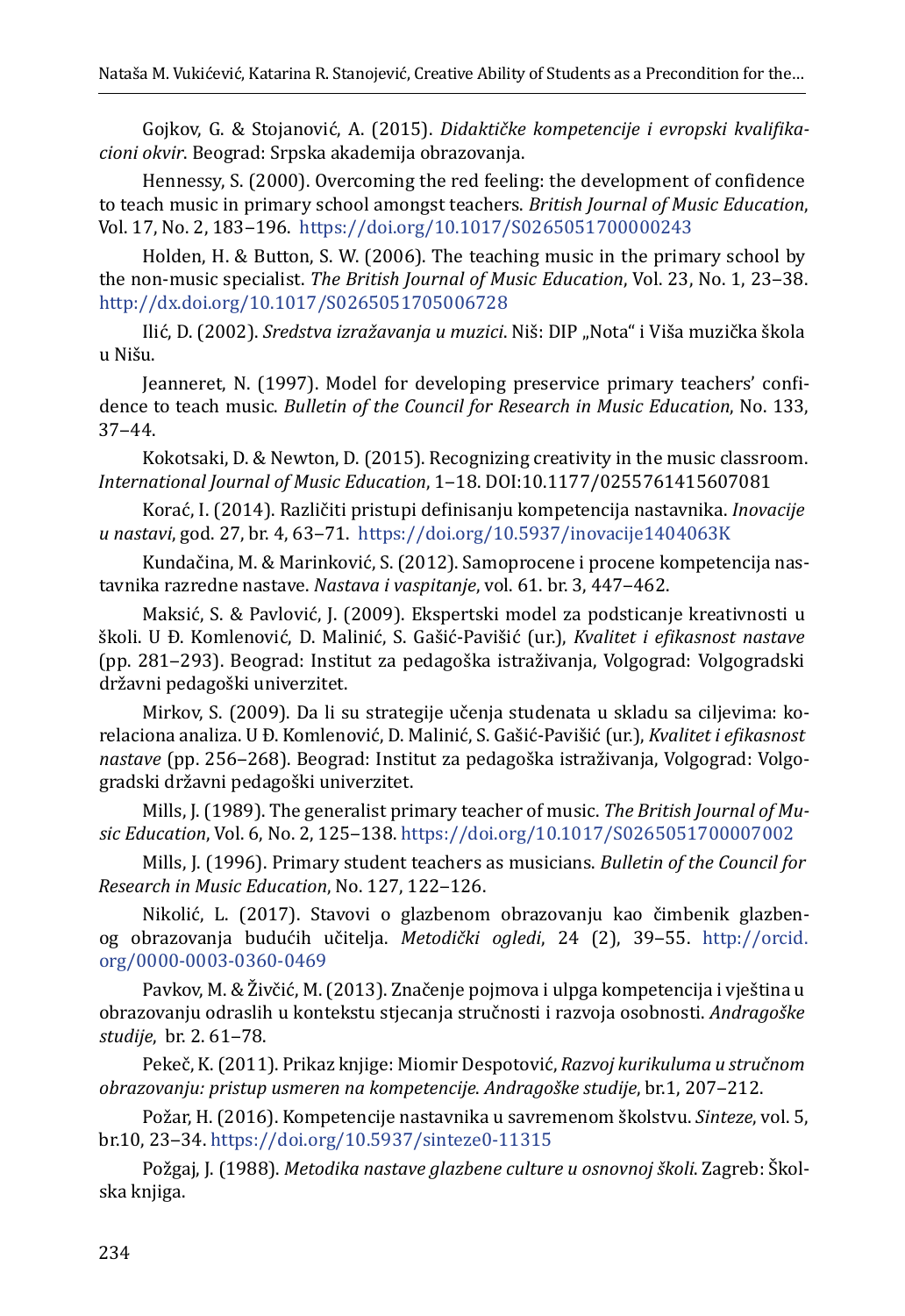Pravilnik (2011) Pravilnik o standardima kompetencija za profesiju nastavnika i njihovog profesionalnog razvoja. *Službeni glasnik RS*, 5, Retrieved from: [https://goo.gl/](https://goo.gl/ALvrL7) [ALvrL7](https://goo.gl/ALvrL7)

Radičeva, D. (1997). *Uvod u metodiku nastave solfeđa*. Novi Sad: Univerzitet u Novom Sadu, Akademija umetnosti u Novom Sadu.

Ristić, T. (2009). *Prolegomena teoriji muzičke sintakse*. Beograd: Zavod za udžbenike.

Ruddock, E. & Leong, S. (2005). "I am unmusical!": The verdict of self-judgement. *International Journal of Music Education*, Vol. 23, No. 9, 9‒22. [https://doi.](https://doi.org/10.1177/0255761405050927) [org/10.1177/0255761405050927](https://doi.org/10.1177/0255761405050927)

Seddon, F. & Biasutti, M. (2008). Non-music specialist trainee primary school teachers' confidence in teaching music in the classroom. *Music Education Research*, Vol. 10, No. 3, 403‒421. <https://doi.org/10.1080/14613800802280159>

Stojanović, B. & Mišić, D. (2018). Nastavni predmeti u programima pedagoških (učiteljskih) fakulteta u Srbiji u funkciji razvijanja komunikativnih jezičkih kompetencija budućih učitelja – pregled i analiza. *Inovacije u nastavi*, god. 31, br. 3, 108‒123. <https://doi.org/10.5937/inovacije1803108S>

Sudzilovski, D. (2012). Studenti i kompetencije za nastavni predmet Muzička kultura. *Nastava i učenje* – *ciljevi, standardi, ishodi*. Užice: Učiteljski fakultet u Užicu, 627- 636. <https://doi.org/10.5937/nasvas1503521S>

Sudzilovski, D. (2015): Koliko i kako se učitelji individualno usavršavaju u oblasti muzičke kulture. *Nastava i vaspitanje*, vol. 64, br. 3, 521‒529.

Svalina V. (2013). Uključivanje dece mlađe školske dobi u glazbeno-stvaralačke aktivnosti, *Život i škola*, god. 59, br. 29 (1/2013), 270‒287.

Svalina, V. (2015). *Kurikulum nastave glazbene kulture i kompetencije učitelja za poučavanje glazbe.* Osijek: Fakultet za odgojne i obrazovne znanisti, Sveučilište Josipa Jurja Strossmayera.

Šefer, J. (2008). *Evaluacija kreativnih aktivnosti u tematskoj nastavi.* Beograd: Institut za pedagoška istraživanja.

Škiljević, Lj. (2012). Razvoj i jačanje kompetencija u sferi muzičkog obrazovanja. *Nova škola*, br. 9‒10, 151‒160.

Šulentić Begić, J. (2013); Kompetencije učitelja primarnoga obrazovanja za poučavanje glazbe. *Život i škola*, Vol. 59, No. 29 (1/2013), 252‒269.

Tigelaar, D. E., Dolmans, D. H., Wolfhagen, I. H. et al. (2004). The development and validation of a framework for teaching competences in higher education. *Higher education*, Vol. 48, No. 2, 253‒268.<https://doi.org/10.1023/B:HIGH.0000034318.74275.e4>

Torrance, E. P. (1965). *Rewarding creative behavior: Experiments in classroom creativity*. Englewood Cliffs, NJ: Prentice-Hall Inc.

Vidulin, S. & Cingula, S. (2016). Kompetencije učitelja za razvoj pjevačkog umijeća u osnovnoj školi: metodički i vokalno-tehnički aspekti. *Muzika*, god. 20, br. 2, 42‒67.

Wiggins, R. & Wiggins, J. (2008). Primary music education in the absence of the specialists. *International Journal of Education & the Arts*, Vol. 9, No. 12, 1‒26.

Zatkalik, M. & Stambolić, O. (2005). *Rečenica u tonalnoj instrumentalnoj muzici*. Beograd: Univerzitet umetnosti, Fakultet muzičke umetnosti u Beogradu.